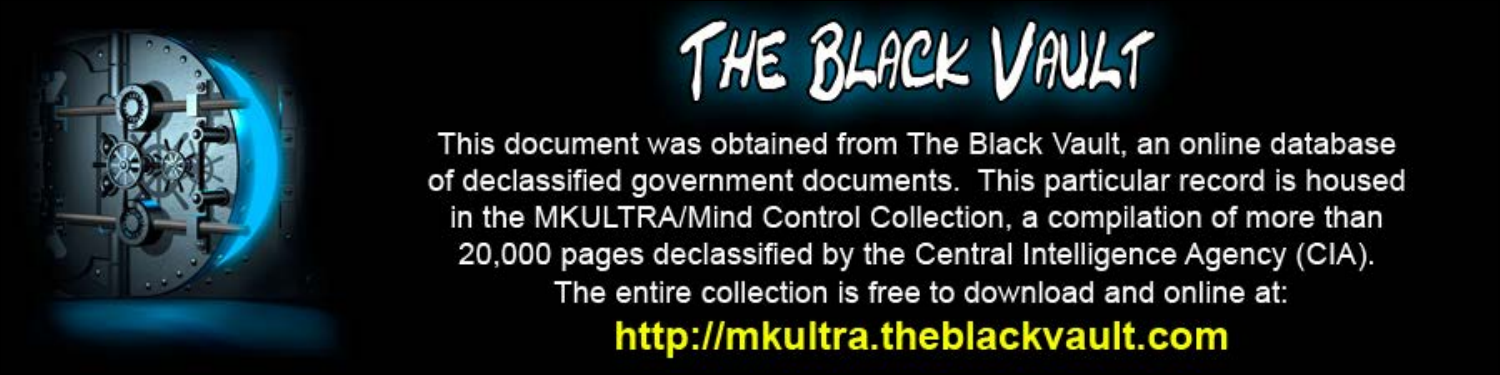2 November: 1954

DEFINITION OF PROELEM FOR RESEARCH PROJECT

Recruitment.

屬

Agent selection, Assessment, Evaluation, Conditioning for

**网络克朗拉** Basid personality profile (comprehensive).

gioultural aspects of  $\blacksquare$  ) personality organization  $H = \Theta/3$ 

 $\mathcal{L}$ Special study of motivation (negative/positive), adaptive capacity, physical equipment, attitudes/boliefs/ Asentiments, performance (stress, defense mechanisms, V CANA TAIM eta.):

SConditioning of behavior (mentation, motivation, attitudes, adjustive capacity, etc.)

(Time, Capabilities, Personnal, Organization of Research,

Availability of subjects, Mathodology, etc.)

 $5.13 \pm 1.7$ 

Effect of Chemical Agents on Behavior (intelligence aspects)

网络地区中的地名墨西哥河沿海的地名北美地势。 网络经济公司 化羟基丁烯 城里军 Inventory of drugs having potential value for operations A. Th

Description of drug action on behavior (administration. B. (Oral, etc.) latency, duration, antagonist to drug) action, alde-effects, after-effects, reliability)

Experimentation and "Research (animal and human) n.

Recommendations for operational use.

Copy  $2$  of  $\mu$  Copies.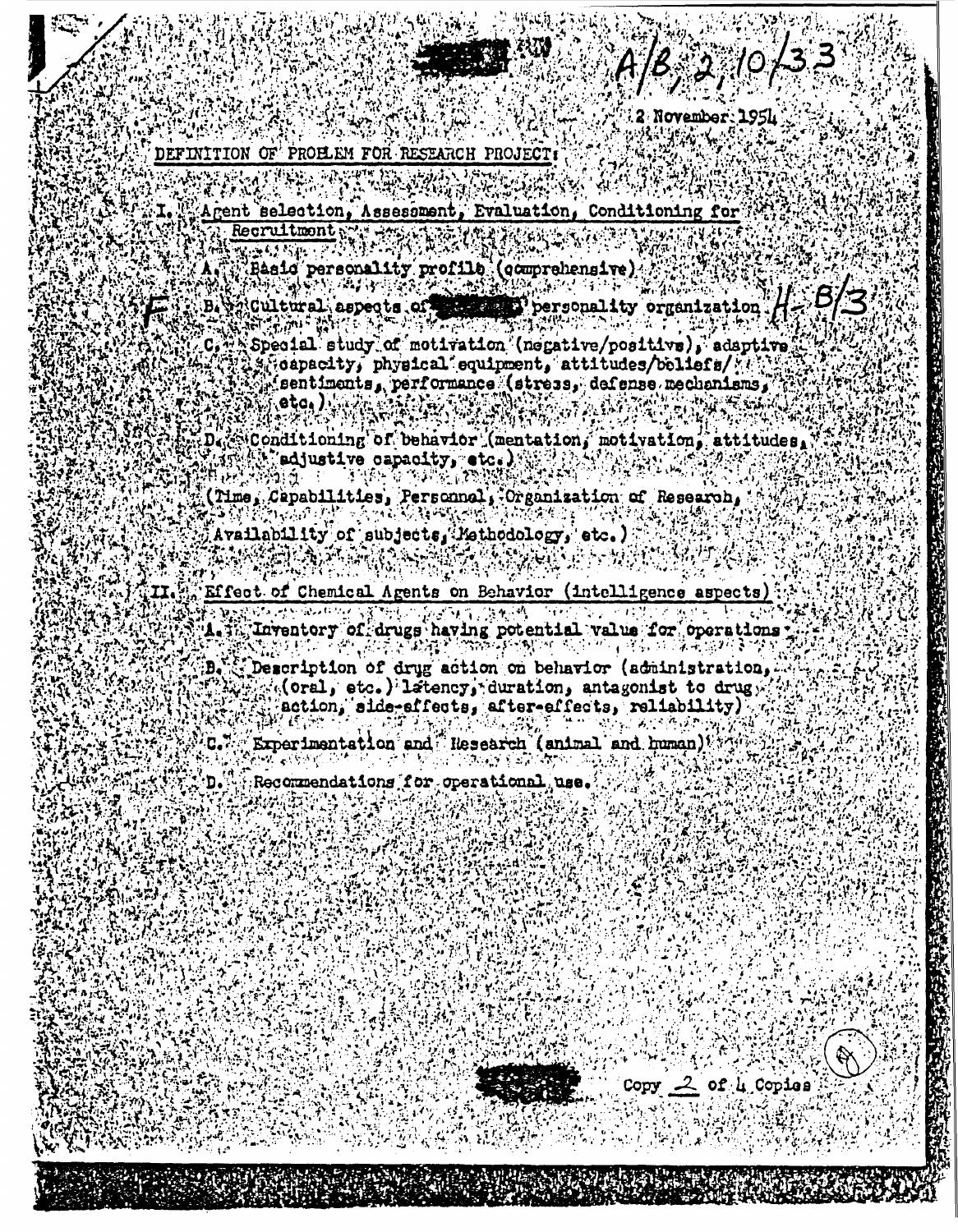important by-products are also to be expected, such as: better debriefing techniques, speedier briefing and assimilation of instructions, greater. security safeguards, and above all a better working understanding of the individual human organisism that is the agent.

The current Agency program dealing with these subjects, known as ARTICHVKE, by virtue of the extrere sensitivity of the techniques and substances employed has been kept on the strictest need to know basis. A program which this project proposes will involve similar techniques and substances as well as operations and experimentation of an even more sensitive nature. For this reason and also for the protection of the proposed panel of consultants selected on the basis of their eminence in the fields of medicine, psychology and related fields, it is believed that knowledge of this project should be confined on the strictest basis and that normal staffing procedures should be streamlined to include only those key persons within the Agency having a direct responsibility for a project of this nature.

In view of the ARTICHOKE responsibility resting in the Office of Security and in view of the special operational requirements of the Mvision, this project is presented jointly through these two offices.

AREA OF OFFRATIONS  $2.$ 

Preliminary research and experimentation will be conducted in the states area. Operational activity will also be undertaken in those areas in the affording access to actual or potential agent persennel,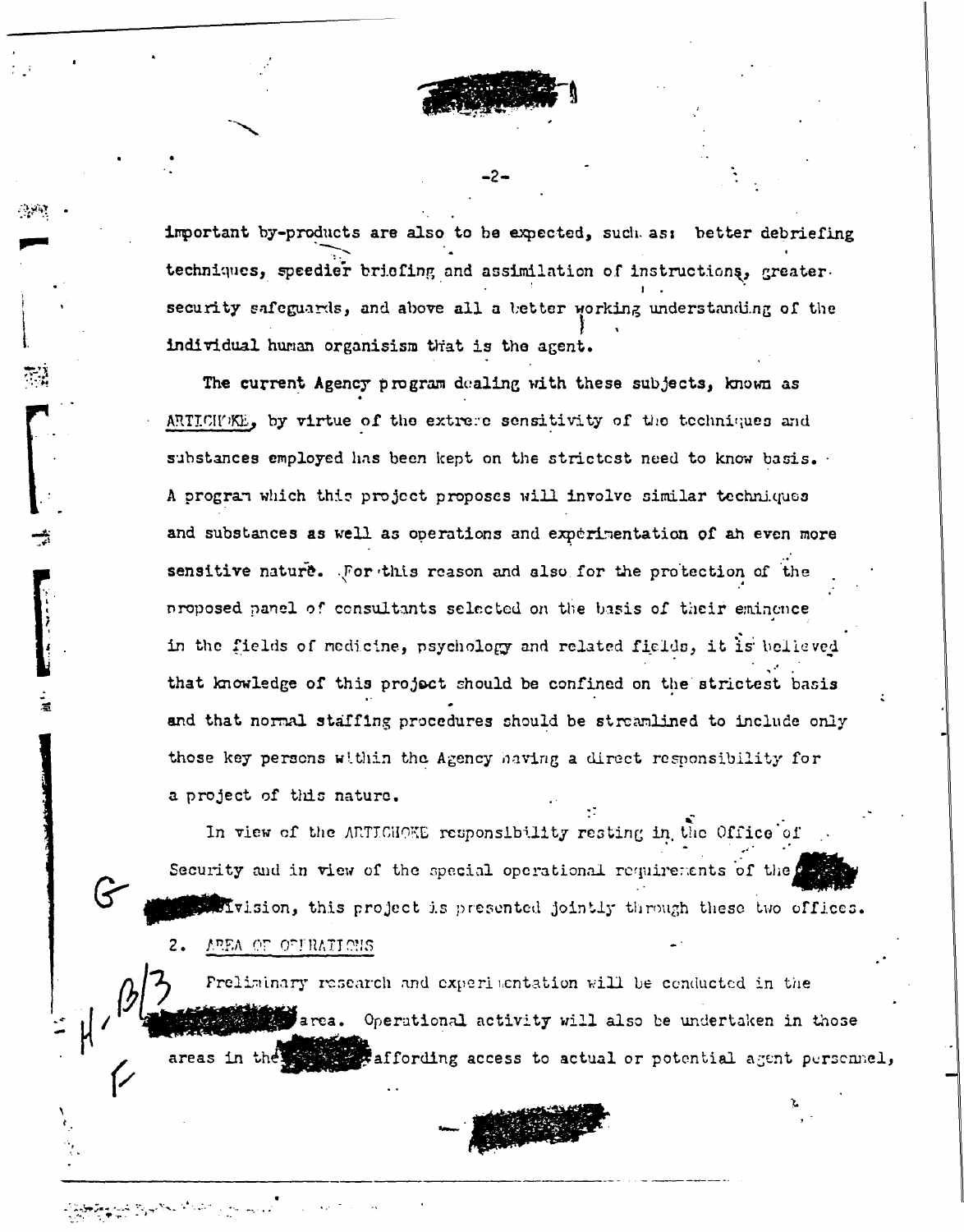strategy and such other areas in the withhere operationally feasible.

**PURPOSE** 

The purpose of this Project is to securely exploit, along operational lines, scientific methods and knowledge that can be utilized in altering the attitudes, beliefs, thought processes, and behavior pattefns of agent personnel. This will include the application of tested psychiatric and psychological techniques including, the use of hypnosis in conjunction with drugs.

## Ь. PACK GROUTH

During the past several years CIA has expended considerable time and effort on research and experimentation within the frarework of the ARTICONE program in order to ascertain the feasibility of applying certain scientific techniques and theorics to operational problems and situations. This program has primarily been concerned with the defensive aspect of protecting CIA personnel and assets from enemy services employing similar techniques, and the utilization of these techniques in interrogation and offensive situations. Parallel to the ARTICHOKL Program, tivision has been engaged in limited research and training in the aforementioned scientific fields with a view towards employing these techniques in Positive Intelligence, Counter Espionage and Political/Psychological operations in the state of There has been a free exchange of information between CIA personnel of subjects of mutual interest in these fields.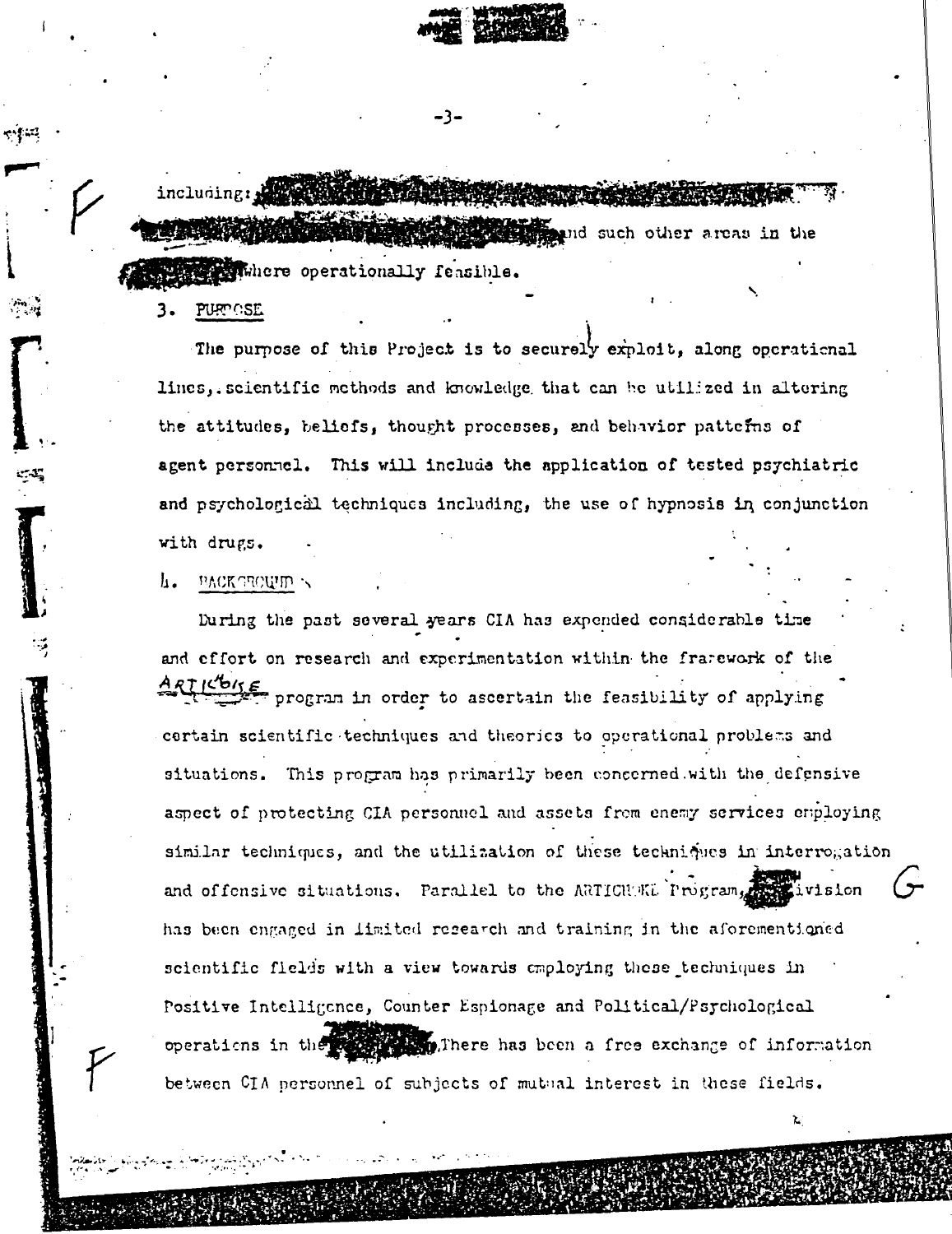Research and operations within a limited field clearly indicates that these techniques constitutes a potential within a wider field of offensive and defensive operations.

5. **REFERENCES:** 

ARTICHOKE, Paper.

6. OBJECTIVES

a. To establish a coordinated program designed to effect maximum utilization of CIA knowledge and assets in carrying out specific operations. facilitated through the application of certain known psychiatric and psychological techniques.

To covertly exploit an overt research foundation to be established Ъ. This foundation will be ostensibly concerned with the study of individual mores, customs, values, social structure and motivation factors peculiar to cultural, national, social, geographic and occupational groups.

To select and process agent personnel for use against high priority  $c_{\star}$ targets in the mass separticularly on the massive

d. To affect maximum exploitation of existing pressure operations and assets in order to select agent personnel and facilitate the meunting of specific operations.

e. To utilize competent professional personnel outside CIA to work with selected CIA staff officers in carrying out specific operations under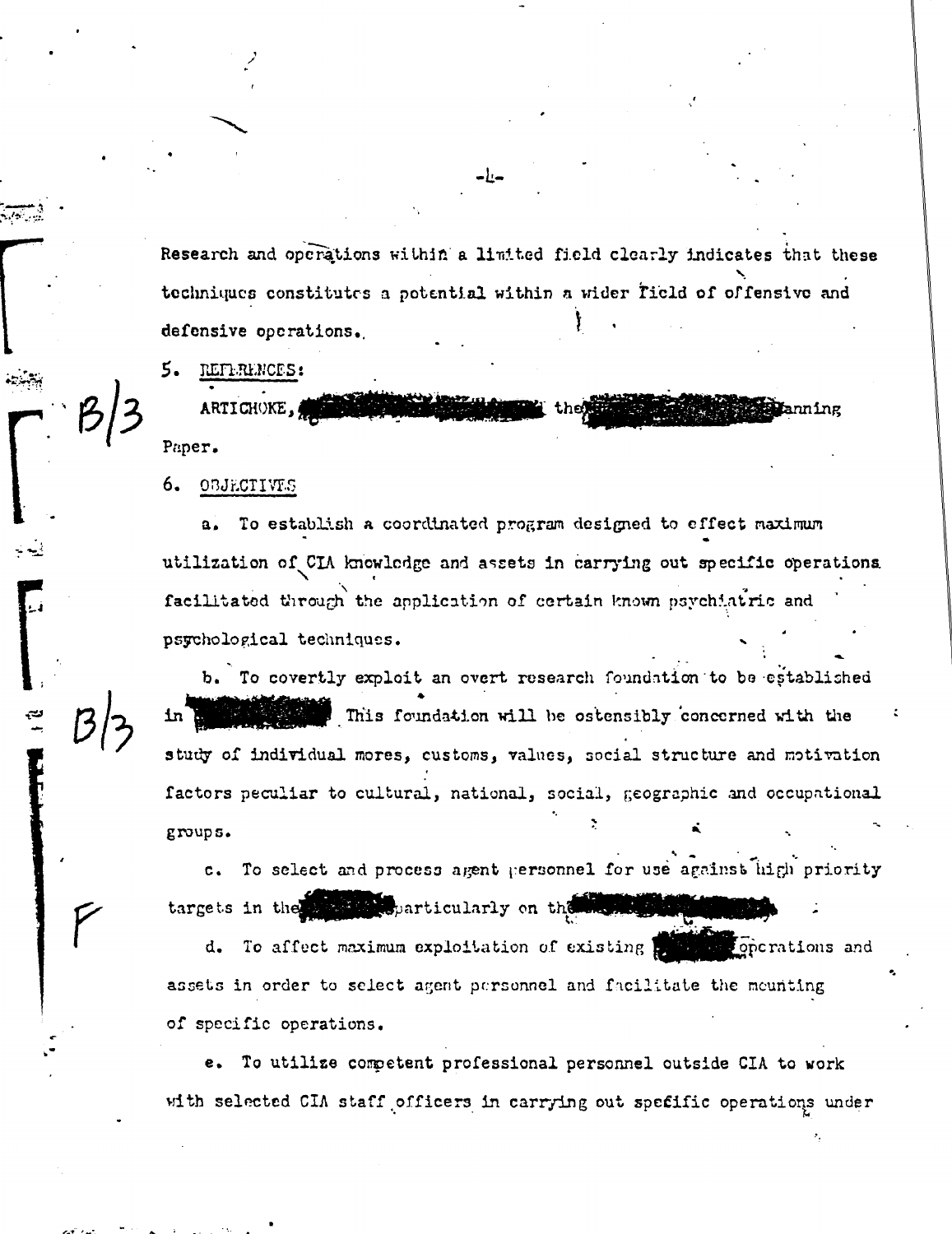

this project.

f. To provide for the training and indectrination of CIA staff officers so that they become professionally competent to process and handle agent personnel exposed to these techniques.

g. To test and develop these techniques in the service with a view towards world-wide application.

h. To establish the necessary procedures, and a mechanism for effecting the above objectives.

7. TAPGETS

Within the fragework of this project agent personnel will be selected from almost every level of society. They will have a variaty of environmental background, and represent a cross section of professional or occupational backgrounds. For the post part these individuals will be of the strip ancestry, the majority boing the right in a history of the state of **REAL AND STREET CONTRACT OF STREET AND AND ARREST PROPERTY PROPERTY.** Agents processed under this project will be of sufficient caliber and have the necessary qualifications to provide for their eventual access to high priority targets in the station expecially on the  $B_{\bullet}$  TATES

a. To establish in Huadquarters and the Field a component responsible for coordination, support and guidance to dosestic and I for the elements concerned with carrying out specific operations under this project.

b. To establish a "John Doe" research foundation for the study of Human Ecology at the street of the street of the street of the street of the street of the street of the street

c. To review existing the operations and assets that can be w

من المعلوم التي تعدد المستخدم المستخدم المستخدم المستخدم المستخدم المستخدم المستخدم المستخدم المستخدم المستخدم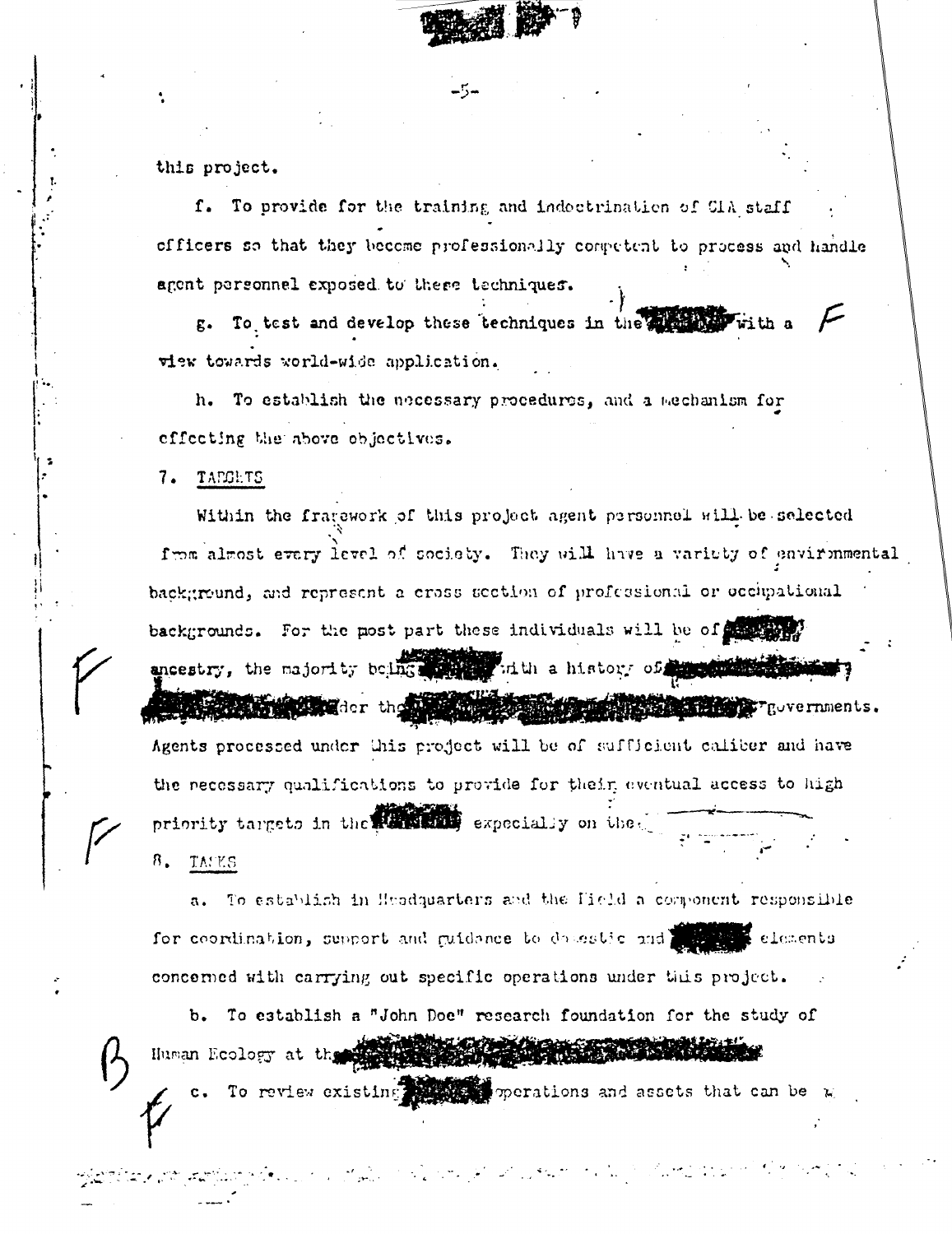utilized in support of this project.

d. To assess selected agent personnel in order to accurately predict their future performance, suitability for assignment and susceptibility to defection and/or discussion indoctrination techniques.

e.. To wittingly or unwittingly precondition selected agent personnel to accept clandestine missions in a straight the manuscript

f. To induce selected agent personnel to perform acts of a complex, purposeful nature, the effects of which may be out of keeping with the individuals previous behavior; dangerous to his being; contrary to any previous conscious expressed intentions and interests; contrary to the good of the individual and subversive to the goals for which they are allegedly working.

g. To build into agent personnel a durable motivation which will resist hostile interrogations and political indoctrination, and sustain him over a long period of time against the environmental stresses and **SURSLE** subtile influences effecting his mission.

h. To train and indoctrinate staff officerfin the procedures techniques employed within this project.

9. PLEODEL

مستعادته والمحارب والمستعار والمستعمر والمحاربة

The following personnel will all be employed within the cover Λ. foundation, **En a**ddition to those personnel listed below, certain staff officers will be concerned with this project both in Headquarters and in the Field. The student fellow personnel listed will be used unwittingly in practical experimentation within the cover foundation. At such time as these agent personnel and/or